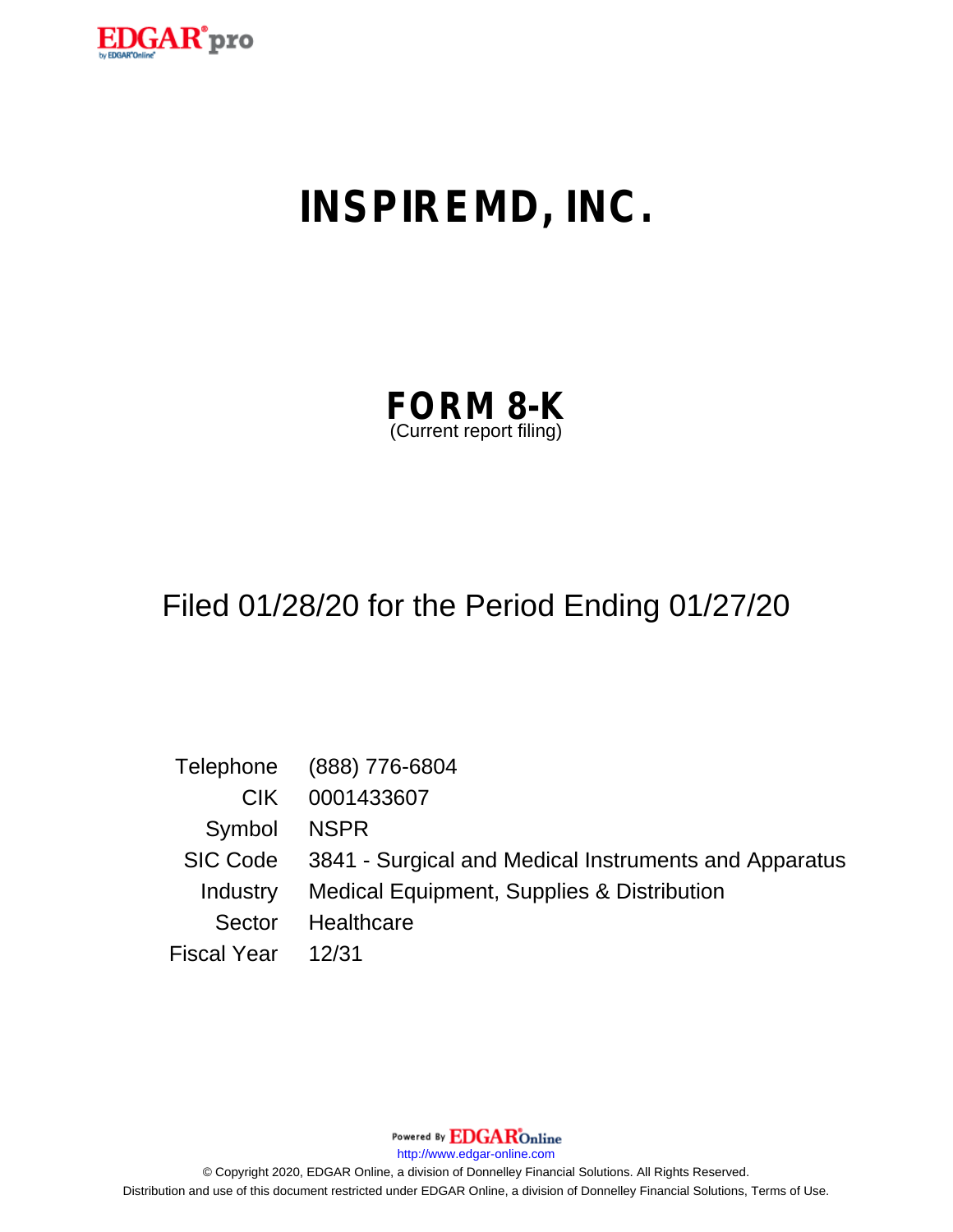## **UNITED STATES SECURITIES AND EXCHANGE COMMISSION**

**Washington, D.C. 20549**

#### **FORM 8-K**

#### **CURRENT REPORT**

**Pursuant to Section 13 or 15(d) of the Securities Exchange Act of 1934**

**Date of report (Date of earliest event reported):** January 27, 2020

## **InspireMD, Inc.**

(Exact name of registrant as specified in its charter)

(State or other jurisdiction of incorporation)

File Number)

**Delaware 001-35731 26-2123838** (Commission (IRS Employer Identification No.)

**4 Menorat Hamaor St. Tel Aviv, Israel 6744832** (Address of principal executive offices) (Zip Code)

**(888) 776-6804**

(Registrant's telephone number, including area code)

**N/A**

(Former Name or former address, if changed since last report)

Check the appropriate box below if the Form 8-K filing is intended to simultaneously satisfy the filing obligation of the registrant under any of the following provisions:

[ ] Written communications pursuant to Rule 425 under the Securities Act (17 CFR 230.425)

[ ] Soliciting material pursuant to Rule 14a-12 under the Exchange Act (17 CFR 240.14a-12)

[ ] Pre-commencement communications pursuant to Rule 14d-2(b) under the Exchange Act (17 CFR 240.14d-2(b))

[ ] Pre-commencement communications pursuant to Rule 13e-4(c) under the Exchange Act (17 CFR 240.13e-4(c))

Securities registered pursuant to Section 12(b) of the Act:

| Title of each class                                          | <b>Trading Symbol(s)</b> | Name of exchange on which registered |
|--------------------------------------------------------------|--------------------------|--------------------------------------|
| Common Stock, par value \$0,0001 per share                   | NSPR                     | NYSE American                        |
| Warrants, exercisable for one share of Common Stock          | NSPR WS                  | NYSE American                        |
| Series B Warrants, exercisable for one share of Common Stock | NSPR WSB                 | NYSE American                        |

Indicate by check mark whether the registrant is an emerging growth company as defined in Rule 405 of the Securities Act of 1933 (§230.405 of this chapter) or Rule 12b-2 of the Securities Exchange Act of 1934 (§240.12b-2 of this chapter).

Emerging growth company [ ]

If an emerging growth company, indicate by check mark if the registrant has elected not to use the extended transition period for complying with any new or revised financial accounting standards provided pursuant to Section 13(a) of the Exchange Act. [ ]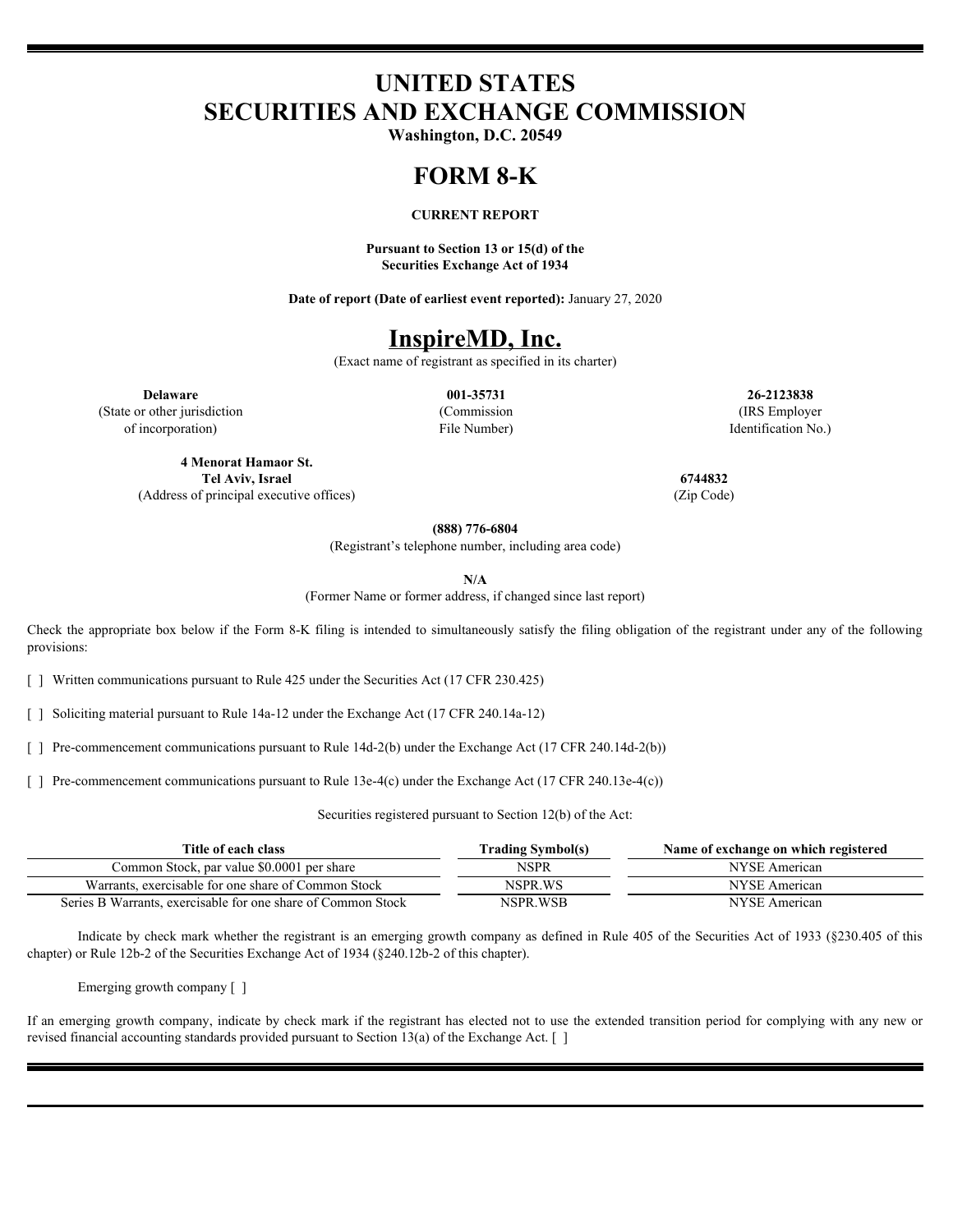#### **Item 8.01 Other Events.**

On January 27, 2020, InspireMD, Inc. issued a press release announcing that its CGuard™ Carotid Embolic Prevention System ("EPS") will be featured in a live case transmission at the Leipzig Interventional Course (LINC) 2020 (the "Conference"). CGuard™ EPS will also be featured in three panel discussions and two scientific posters at the Conference. A copy of the press release is attached as Exhibit 99.1 to this Current Report on Form 8-K and is hereby incorporated by reference herein.

#### **Item 9.01 Financial Statements and Exhibits.**

(d) Exhibits

| <b>Exhibit No.</b> | <b>Description</b>                          |
|--------------------|---------------------------------------------|
| 99.1               | <u>Press Release dated January 27, 2020</u> |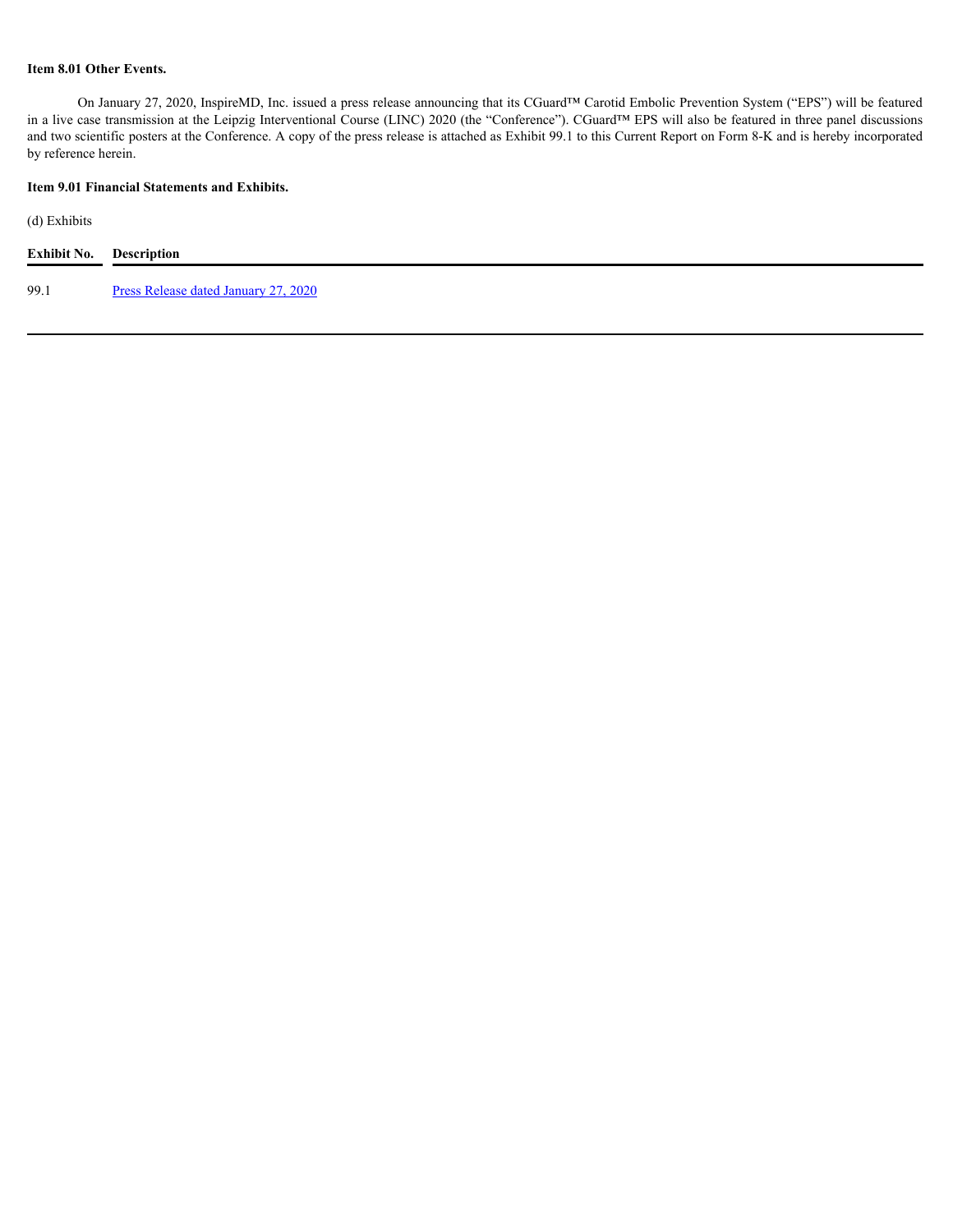### **SIGNATURES**

Pursuant to the requirements of the Securities Exchange Act of 1934, as amended, the registrant has duly caused this report to be signed on its behalf by the undersigned hereunto duly authorized.

Date: January 28, 2020 By: */s/ Craig Shore*

#### **InspireMD Inc.**

Name: Craig Shore Title: Chief Financial Officer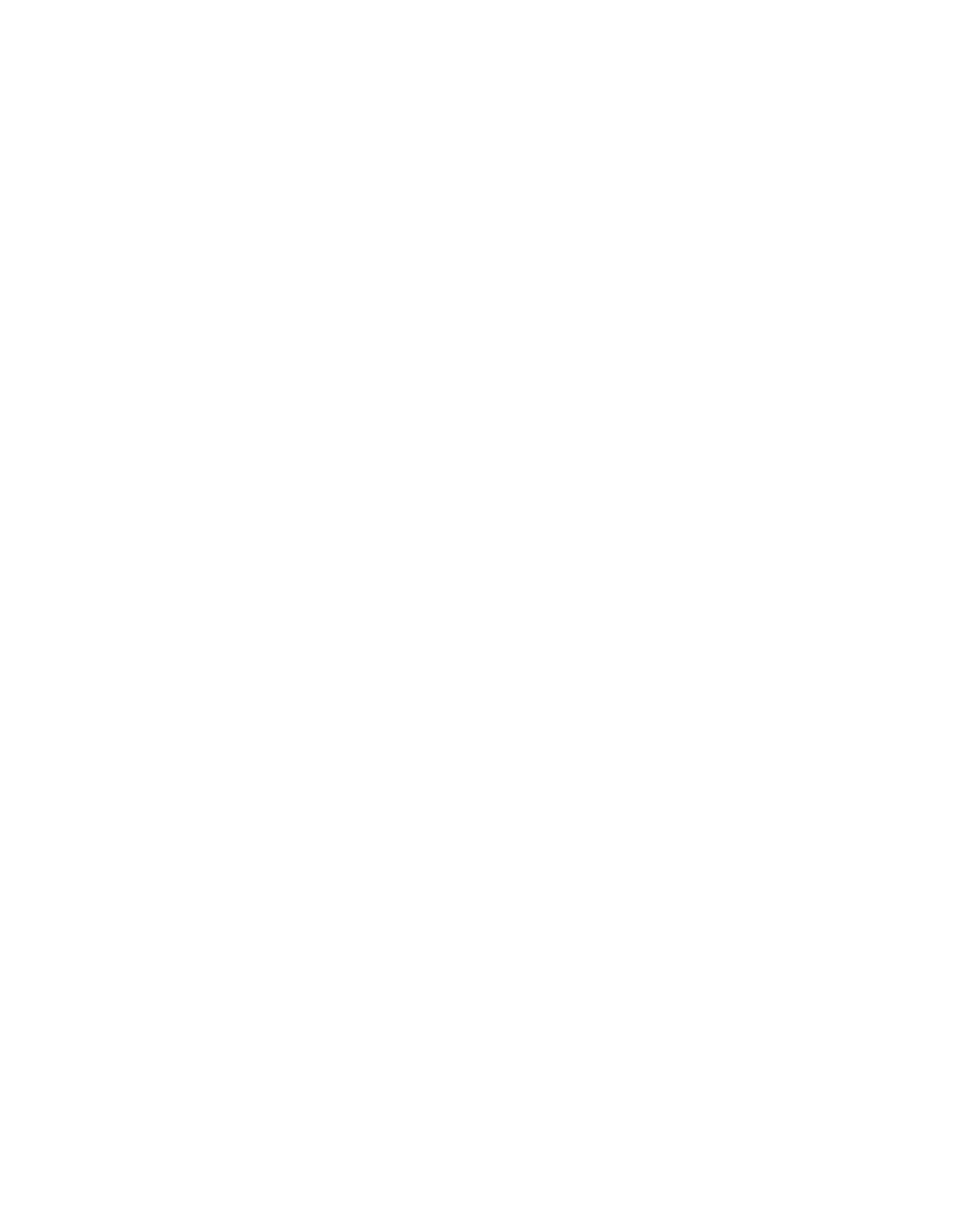#### <span id="page-5-0"></span>InspireMD's CGuard™ Embolic Prevention System to be Prominently Featured in Live Case Transmission at LINC, 28th to the 31st January 2020, **in Leipzig, Germany**

#### **Several Clinical Presentations, Updates, and Panel Discussions on CGuard EPS to also be presented**

Tel Aviv, Israel— January 27, 2020 – InspireMD, Inc. (NYSE American: NSPR), a leader in embolic prevention systems (EPS) / thrombus management technologies and neurovascular devices, today announced that its CGuard™ Carotid Embolic Prevention System (EPS) will be featured in a live case transmission at the Leipzig Interventional Course (LINC) 2020 to be held from January 28th to the 31st at the Trade Fair Leipzig, Hall 2 in Leipzig, Germany. CGuard™ EPS will also be featured in three panel discussions and two scientific posters at the conference.

Live case: Tuesday, 10:18 – 10:48 Live from Bergamo Technical Forum · Room 3 Case 17 – BG 03: male, 82 years (P-R) Symptomatic high-risk coronary artery disease Operators: F. Castriota, A. Micari

Additional presentations featuring CGuard™ EPS will include:

What: Immediate and one-month results from a prospective real-world multicentre clinical practice of CAS using the CGuard embolic prevention system: The IRONGUARD 2 study P. Sirignano

When: January  $28$ ,  $12:45 - 12:50$  PM Central European Time

Where: Room 6 – Speaker's Corner

What: Accumulating long-term evidence for the MicroNet-covered stent safety, efficacy and durability in primary and secondary stroke prevention: 5-year data from the PARADIGM-Extend prospective academic trial P. Musialek When: January 28, 12:50 – 12:55 PM Central European Time

Where: Room 6 – Speaker's Corner